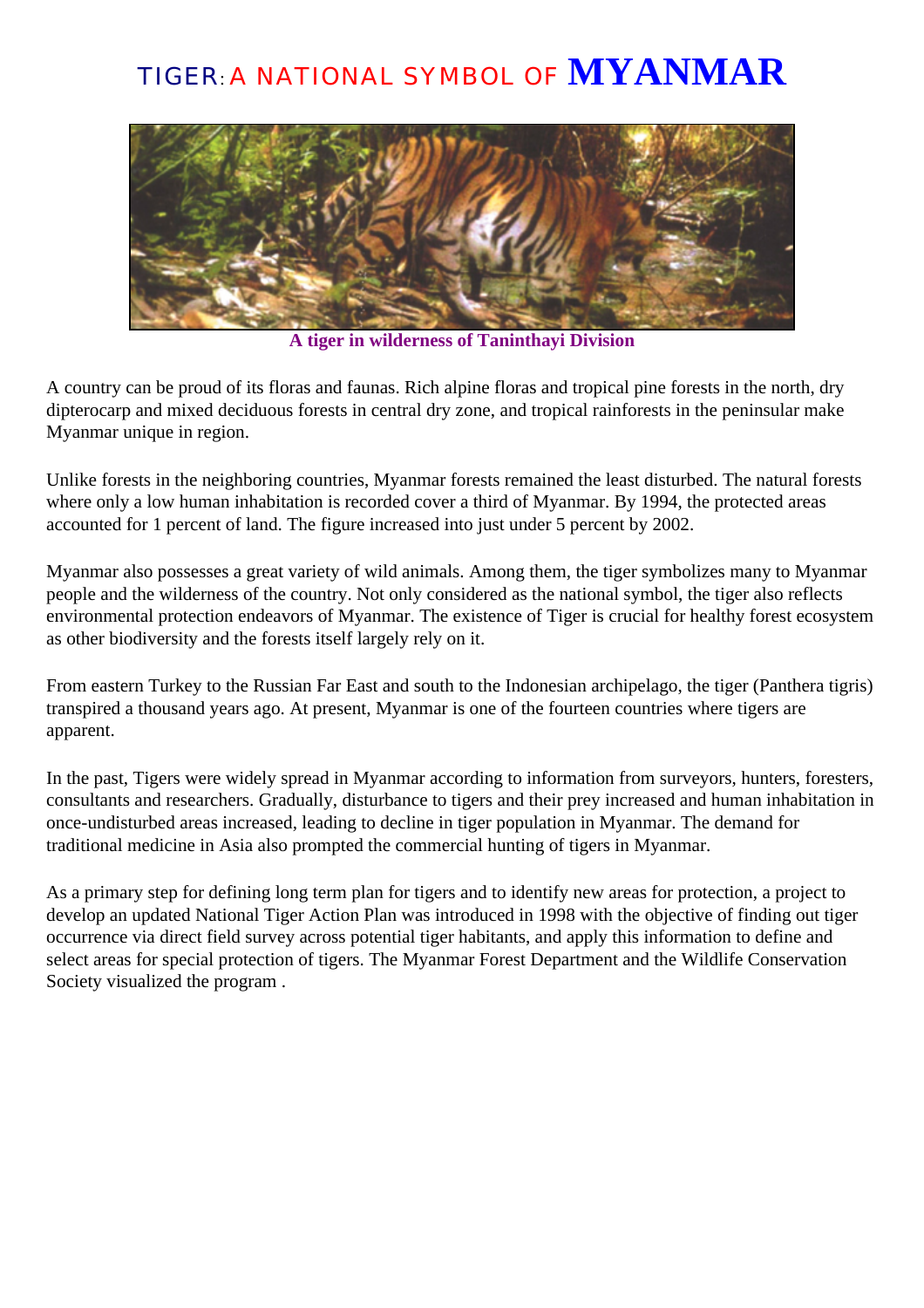

Training workshop was provided to Forest Department and NGO junior staff in order to obtain tiger conservation and survey techniques at Alaungdaw Kathapa National Park, historically famous for its tiger. For field surveys, a team of seven participants was selected from the training. Additionally, the team was responsible for conducting awareness in communities adjacent to survey areas. A set of 17 potential tiger areas are selected from large blocks of forest for taking field surveys, applying the results of a previous planning analysis for tigers, and updated maps of forest cover.

Local people were also interviewed to define possible places where tigers existed in these forest complexes. A team of trained staff implemented the presence-absence survey by using the field techniques originally applied in India and modified to use in Southeast Asia. The survey reported new and unique record of occurrence for 19 globally threatened species,16 CITES listed species and 45 Myanmar protected species. The field survey during 1999-2002 involving more than 15,000 nights with camera traps, and more than 1,300 hours of sign searching across 5,500 square kilometer of potential tiger habitat uncovered the followings results.

Survey indicated that there are no tigers in five surveyed areas such as Alaungdaw Kathapa, Thaungdut, Mahamyaing, Nankamu, and Panlaung Pyadayin. At Paletwa and Kaladan river catchment area, Sumprabum, Khaunglanphu, Paunglaung, Momeik-Mabain, Central Bago Yoma, Rakhine Elephant Range, Saramati Taung and adjacent areas, very small population of tigers may occur or have disappeared. Probably, less than 10 individuals of tigers occur in Htamanthi Wildlife Sanstuary, Sagaing Division and surrounding areas, encountering the threat of extinction. Moderate number of tigers (less than 50) occurs in large intact forest landscape comprising Hukaung Valley and surrounding areas in Kachin State. A relatively larger( more than 50) population is believed to be existed in northern and southern Taninthayi Division. As a consequence, northern and southern parts of Taninthayi Division can be regarded as the largest intact habitats for tigers in Mainland Southeast Asia. Additionally, very low number of tigers may occur in two other areas such as Shan Yoma(Kaya/Kayin) and southern Kachin according to forestry officials even though those areas were not surveyed.

What ever the result, there is a great warning to all of us that in Myanmar tigers are threatened by poaching for commercial international trade, and poaching of its prey for local consumption and local trade.

Although full recovery is impossible in the near future, the presence of tigers can be abundance across Myanmar if proper action is taken. A National Tiger Action Plan also recommended rationale for protection and recovering of tigers. The Plan aims to increase tigers, preys and habitat.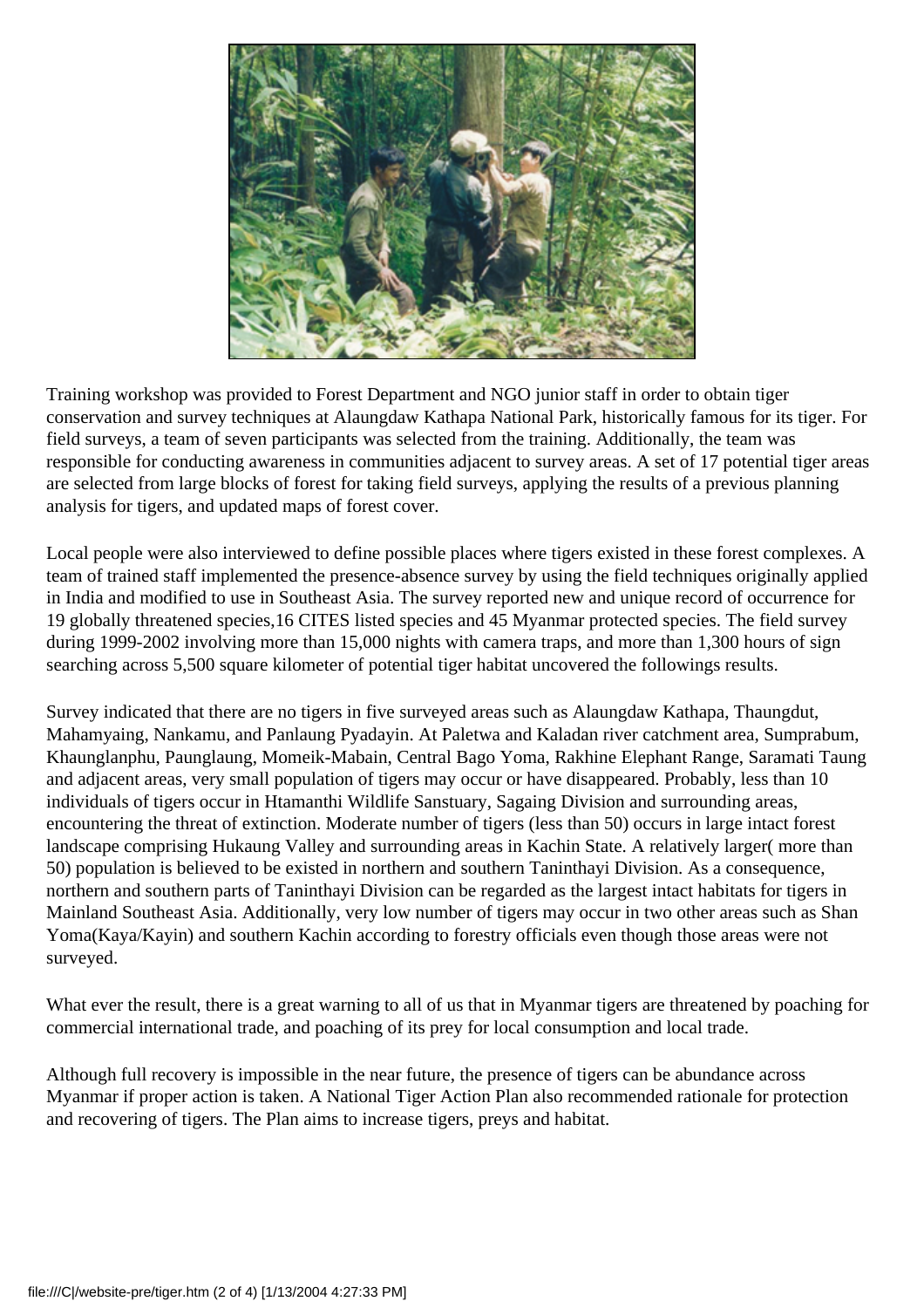

**A tiger detected by hidden camera**

The period of the plan is 5 years between 2003-2007. The Plan also stands a number of targets to be accomplished germane to tiger conservation;

- Site (an area containing at least several breeding female tigers) e.g. Htanmanthi Wildlife Sanctuary is a tiger site.

- Landscape (a larger area containing several populations of females and habitat connections between the populations) e.g. the Hukaung Valley, and forest reserves in Taninthayi Division are tiger landscape.



- Tiger Conservation Units (TCU's) (areas encompassing several landscapes) e.g. the Northern Triangle TCU(60) which contains Hukaung Valley, Huai Kha Khaeng'- Tthung Yai Naresuan TCU (73) which includes Taninthayi Division).

Particularly, the implementation of the Plan will diminish major threats by bringing appropriate action for suppressing all killing of tigers, and illegal trade in tiger products. Reducing killing of tiger prey species will also benefit the Plan. In addition, the Plan also educate the local people in understanding the presence of tigers and preys for ecological system of the country. The Plan also may bring the extending of protected areas. When the Plan gets accelerated, more international cooperation will be achieved.

We can be proud of being a country, which possesses the largest population of tiger in Southeast Asia. Protecting tigers will also encourage the emergence of rich flora and fauna in Myanmar forests. The